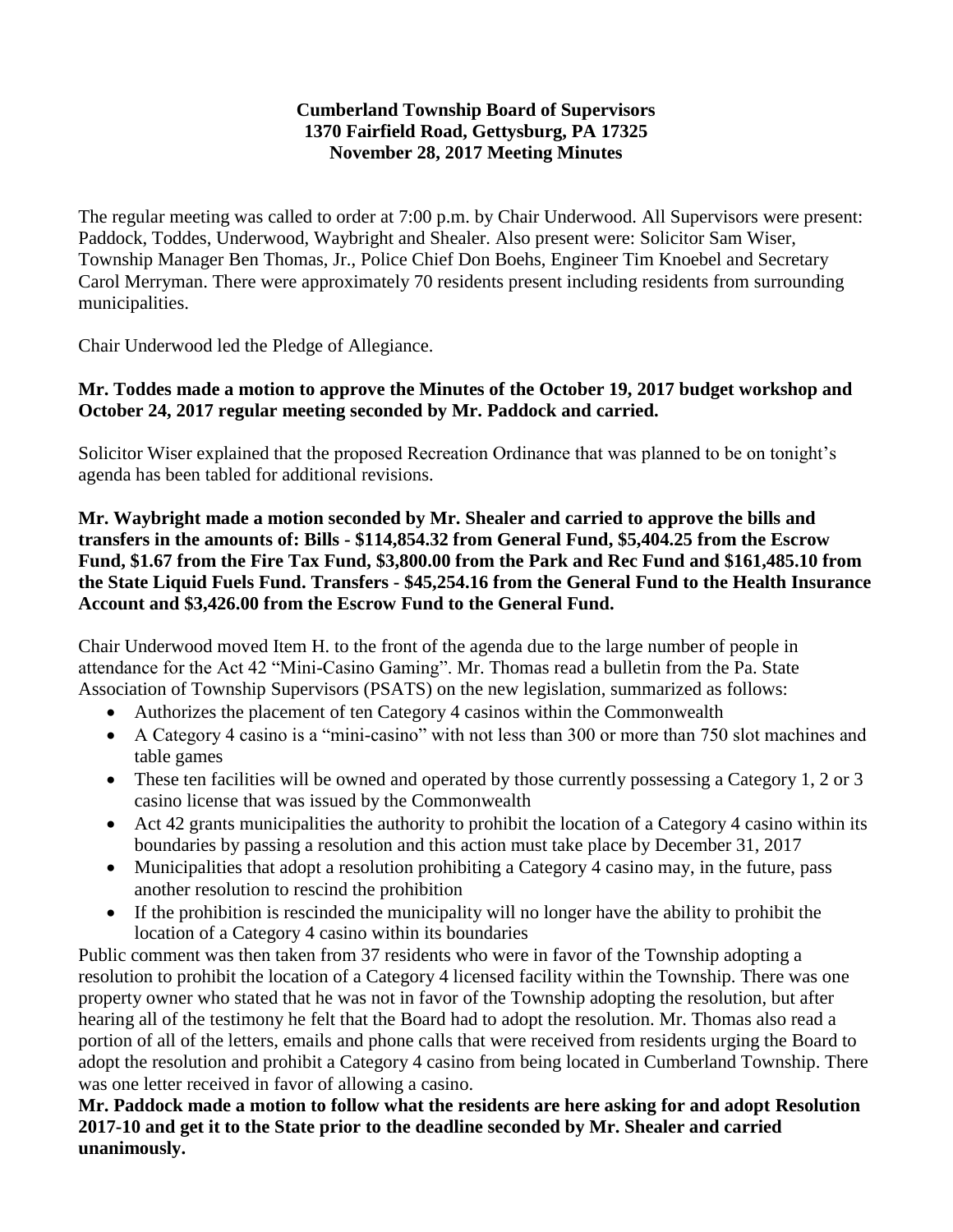#### **RESOLUTION 2017-10**

# **A RESOLUTION OF THE BOARD OF SUPERVISORS OF CUMBERLAND TOWNSHIP, ADAMS COUNTY, PENNSYLVANIA, PROHIBITING THE LOCATION OF A CATEGORY 4 LICENSED FACILTITY WITHIN THE TOWNSHIP**

The Board took a short break while the room cleared. The meeting was reconvened for the rest of the business to be addressed.

#### **Engineer/Plans:**

Mr. Knoebel reported that the Township received a request for extension to the time for approval of the Cumberland Village, Phase II Preliminary Plan for one year until December 3, 2018. **Mr. Waybright made a motion to approve the request for extension until December 3, 2018 for Cumberland Village, Phase II seconded by Mr. Toddes and carried.**

Mr. Knoebel also reported that the Township received a request for extension for rendering a decision on the Gettysburg Battlefield Resort Plan until March 1, 2018. **The request for extension for Gettysburg Battlefield Resorts was approved by motion of Mr. Shealer seconded by Mr. Toddes and carried.**

Mr. Knoebel reported that the Township received a letter from Douglas, Denise and Vonny Wherley agreeing to a 90-day extension of time for the Board to render a decision on their Final Subdivision Plan. **Mr. Waybright made a motion seconded by Mr. Paddock and carried to approve the request for extension for the Wherley Subdivision for ninety-days. Approval needed by March 13, 2018.** 

Mr. Knoebel reported that the Township received a request from L & K Storage, developer of Grandview Station, for a reduction of their financial security by 99%. Mr. Knoebel reported that an inspection was made and he is recommending that \$52,940.00 be retained and \$96,994.00 be released. **Mr. Shealer made a motion to approve a bond release of \$96,994.00 for L & K Storage, retaining \$52,940.00 seconded by Mr. Paddock and carried.**

Mr. Knoebel reported that the next item on the agenda is a Final Plan for Cumberland Crossings at the Links of Gettybsurg which is located at the corner of Swetland Road and Mason-Dixon Road. The proposed project consists of 43 units on approximately 40.67 acres located in the Agricultural/Residential (AR) District and will be served by public water and sewer that will be provided by "The Links" development which is across the creek. All streets within the development will be privately owned and maintained. Mr. Knoebel reported that he has prepared a report dated November 28, 2017 and he went over the remaining ten comments that still need to be addressed. Mr. Knoebel added that he does not feel that there is anything in the comments that the developer cannot address, several of the items will be included in the Developer's Agreement that will be recorded at the courthouse and the burden is on the developer. **Mr. Paddock made a motion to approve the Cumberland Crossings at the Links of Gettysburg Final Plan subject to the comments in Mr. Knoebel's November 28, 2017 memo being addressed. The motion was seconded by Mr. Toddes and carried. Mr. Knoebel stated that he will update the Board on the status of the comments being addressed prior to the next meeting.** 

Mr. Knoebel also updated the Board on the request for dedication of Kestrel Drive in Cumberland Village, Phase IC. Mr. Knoebel reported that the engineering and technical items have been addressed and what remains is an agreement with the developer to pay the Township \$304.00 which is the amount the Township would have received in additional Liquid Fuels funds had the street's deed of dedication been accepted before PennDOT's cut-off date. Solicitor Wiser added that the developer has indicated that he is agreeable to paying the \$304.00. **Mr. Toddes made a motion to adopt the Deed of Dedication for the**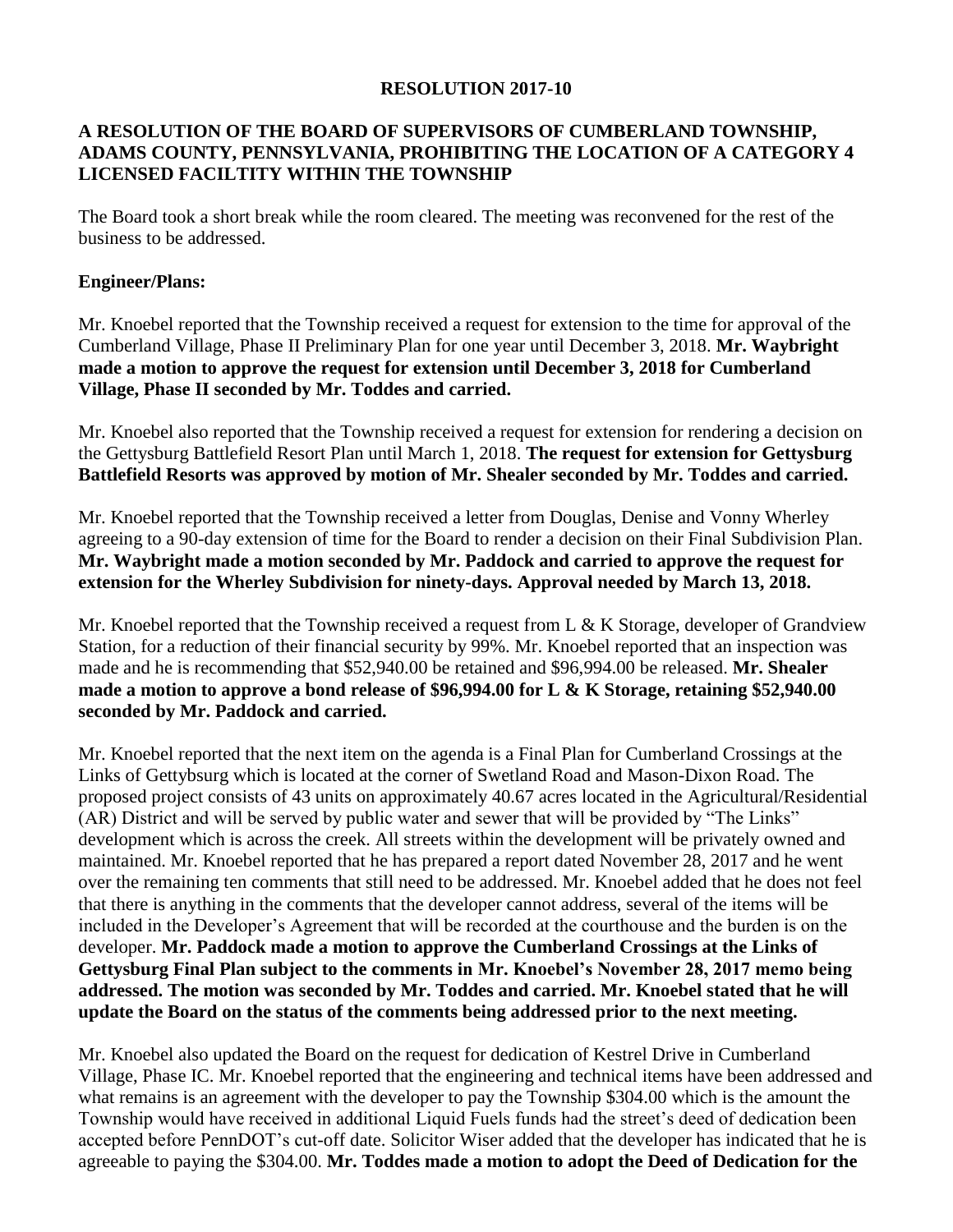### **portion of Kestrel Drive in Cumberland Village, Phase IC (curbing is the responsibility of the property owner) provided that the Township receives the \$304.00 from the developer for Liquid Fuels reimbursement per the standard agreement seconded by Paddock and carried.**

Lastly, Mr. Knoebel updated the Board on the pending release of the maintenance bond for the improvements in Cumberland Village, Phases 1A and 1B. He reported that they are meeting with members of the Homeowner's Association on 11/8 and then will be meeting with the developer the next week. He added that they are having an independent assessment done and hope to have this all taken care of prior to the next meeting.

# **Police Report:**

Police Chief Don Boehs presented a written and oral report of police activities for the month of October, 2017 including: 363 complaints - Psych/suicide-4, Disturbances-10, Assault/Harassment-4, Domestics-10, Criminal Mischief-2, Suspicious Activity-14, Thefts-2, Alarms-13 Medical Emergency-11, 911 Hang Up-4, Sexual assault-1, Burglary-0, Fraud-2, Wanted Person-1, Reported Drug Activity-2, Welfare checks-16, Shots Fired-0, Follow-up Investigation-38; 108 traffic stops, 104 combined arrests, 10 traffic accidents, 34 targeted enforcements and 11,380 patrol miles. He added that they assisted other agencies nine times, they were assisted four times and the assists to Pa. State Police were in Franklin, Straban and Mt. Joy Townships. Police Chief Boehs reported that they had 58 walk-in complaints. Chair Underwood thanked the Police and Road Departments for their participation in the pre-planning and working at the Remembrance Day Parade in Gettybsurg Borough.

# **Active Business:**

Mr. Thomas reported that the Township has a quote from Smith Elliott Kearns and Co., LLC to prepare the Township's Annual Audit as follows: one-year quote - \$7,400.00; three-year quote – 2017 - \$7,275.00, 2018 - \$7425.00 and 2019 - \$7.575.00. Mr. Thomas added that the cost for the 2016 Annual Audit was \$7,100.00 and stated that he feels that the quote is reasonable. **Mr. Shealer made a motion seconded by Mr. Waybright and carried to accept the three-year option from Smith Elliott Kearns and Co., LLC.**

Mr. Thomas reported that a letter of resignation from the Zoning Hearing Board has been received from Mrs. Lori Bridel. Mrs. Bridel has moved from the Township and is no longer eligible to serve. Mr. Thomas also asked the Board to appoint an alternate, as well as a replacement for Mrs. Bridel. Chair Underwood asked the reporter to include this information in her article and the Citizen's Interest Form can be found on the Township's website and would be due back to the Township by the end of business on December 18, 2017. **Mr. Toddes made a motion seconded by Mr. Paddock and carried to accept the resignation from Mrs. Lori Bridel, with regret.**

Mr. Thomas acknowledged the receipt of the Volunteer Fire Relief funds, in the amount of \$45,891.33, that is deposited and then sent to the Barlow Firefighter's Relief Association.

Mr. Thomas presented the 2018 Preliminary General Fund Budget with a projected deficit of over  $\frac{1}{4}$ million dollars. Mr. Thomas explained the reasons for the deficit, a few of which are: no projected income growth, increased expenditures, no commercial development and vacant commercial buildings, tax exempt and Clean and Green properties and unfunded mandates. Mr. Thomas added that a healthy fund balance for Cumberland Township should be between \$1,000,000.00 and \$1,200,000.00. Mr. Thomas gave the Board several options of how to address the deficit including: balancing the budget by using from the surplus, budget cuts by all department heads or a property tax increase of .4 mills that would bring in approximately \$280,000.00. He added that it has been eight years since the tax rate was increased and of all Adams County municipalities with full-time police service Cumberland Township's real estate